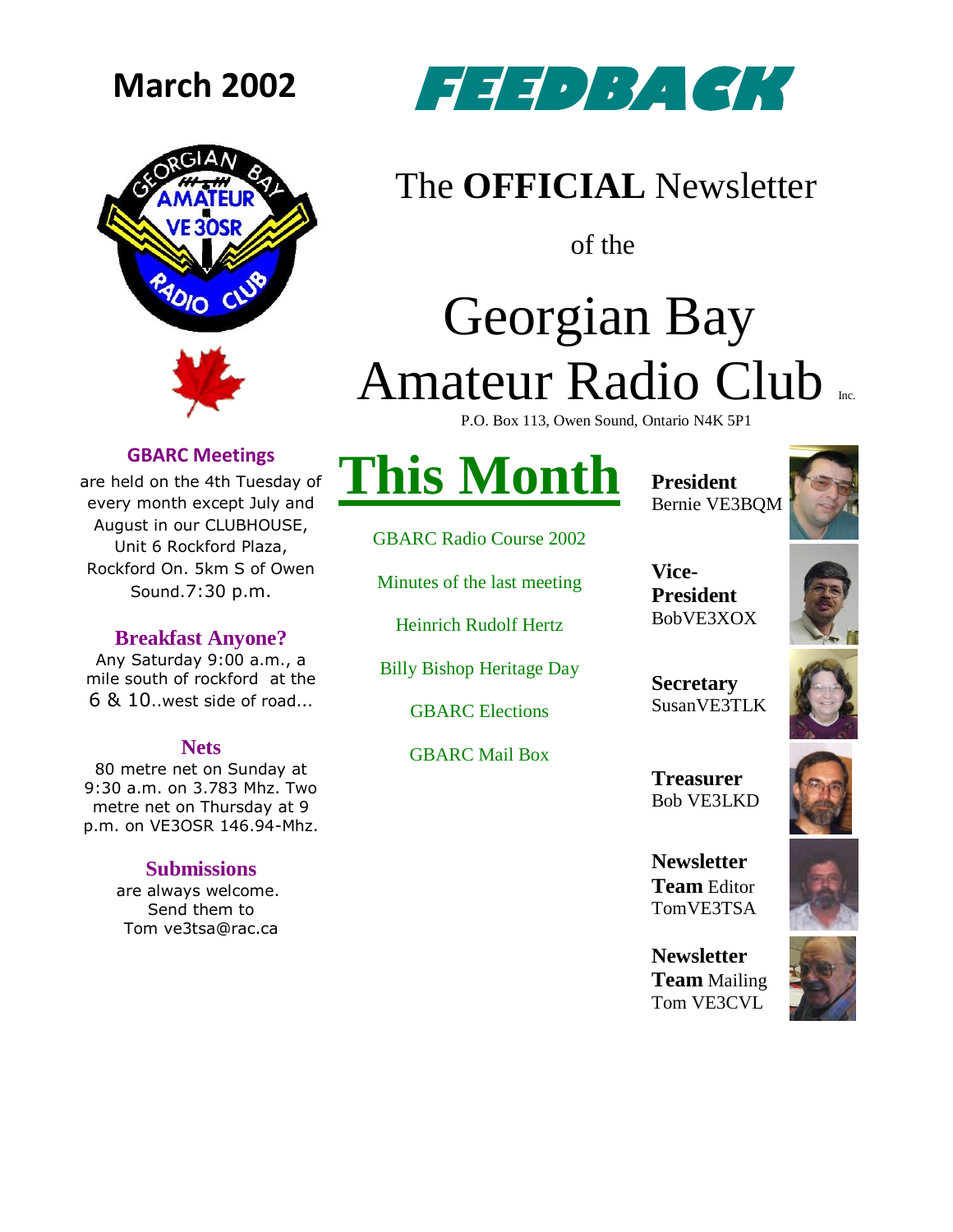

# **GBARC Radio Course 2002**

Hello all, here are a few pictures from our current radio course. As you can see we have 5 students and as is usually the case, they are from a broad spectrum of age groups and backgrounds. This illustrates the fact that amateur radio can, and will continue to appeal to many in our community. Our task is to continue to hold radio courses to assist those with an interest in radio to learn more about and gain access to the hobby. These shots are from the last evening of lessons, this one instructed by Bernie VE3BQM. We were talking about phone operation and later on we had the students get on the air for a mock qso. This is always a lot of fun, this time being no exception.



Bernie VE3BQM Tina Owen Sound



Bob Wiarton **Krystal Shallow Lake** 



Jessie Meaford Bennie Meaford

I think I like the smaller classes more than a larger class. Mostly because I get to know each of them a little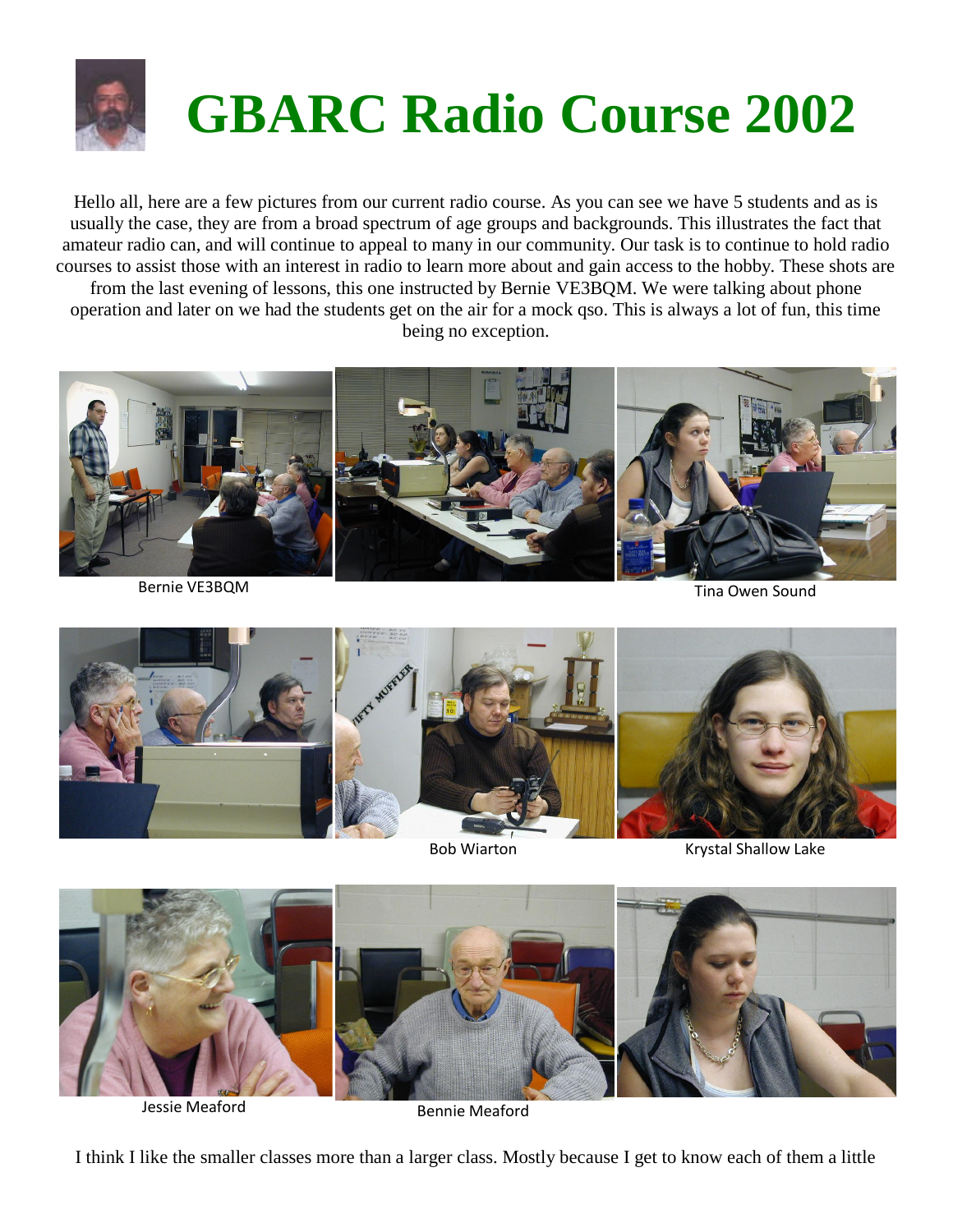better. Tina and Krystal both have parents who are hams so they have a big head start already (that's probably why Krystal is doing so well with the CW). Jessie and her husband Bennie have been around 11metres for many years and recently decided to study for the basic. Bob, an engine mechanic, with a long term interest in radio has taken the plunge. I think Bob wins the prize as being the most determined. So in closing a big thank you to the instructors that helped out.

73 Tom



### **Georgian Bay Amateur Radio Club Minutes of Meeting**

Minutes of February 26, 2002 Meeting

The Meeting was called to order by President Bernie VE3BQM at 7:30 p.m. The Treasurer's Report was given by Bob VE3LKD.

#### **Old Business**

The G.O.T.A. session was held on February 16, 2002 and was well attended. Thanks to Arlene VA3ATK who did all the crafts for the Guides and other members who participated in this event.

A cheque for \$50 was presented to the Club by Michelle from G.O.T.A. in appreciation of their visit.

A motion was made to make the 5th Owen Sound Girl Guides Honorary Members of GBARC. The motion was made by Bob VE3XOX and seconded by Stan VA3ZON. Motion carried.

A short video was shown on the GBARC visit to Flower Pot Island over the August long weekend in 2001.

People wishing to attend the 2002 Flower Pot Island Expedition which will be held on the August long weekend should contact a member of the committee.

#### **New Business**

The Club was approached by the Billy Bishop Heritage Committee to provide communication at the Billy Bishop Airport on Sunday June 2, 2002. More details will follow at the next meeting.

Field Day will be discussed at the next meeting.

There is also a proposal to purchase a new Radio for the Clubhouse. The purchase of the radio will by offset by fundraising events (i.e. Club breakfasts etc.) Any fund raising ideas are welcomed. More details to follow at the next meeting.

The next Club breakfast will be held on Saturday March 2, 2002 and followed by another breakfast on Saturday March 16 at the Clubhouse.

Moved by Bob VE3XOX and seconded by Dave VE3DXO that the meeting be adjourned at 9:00 p.m.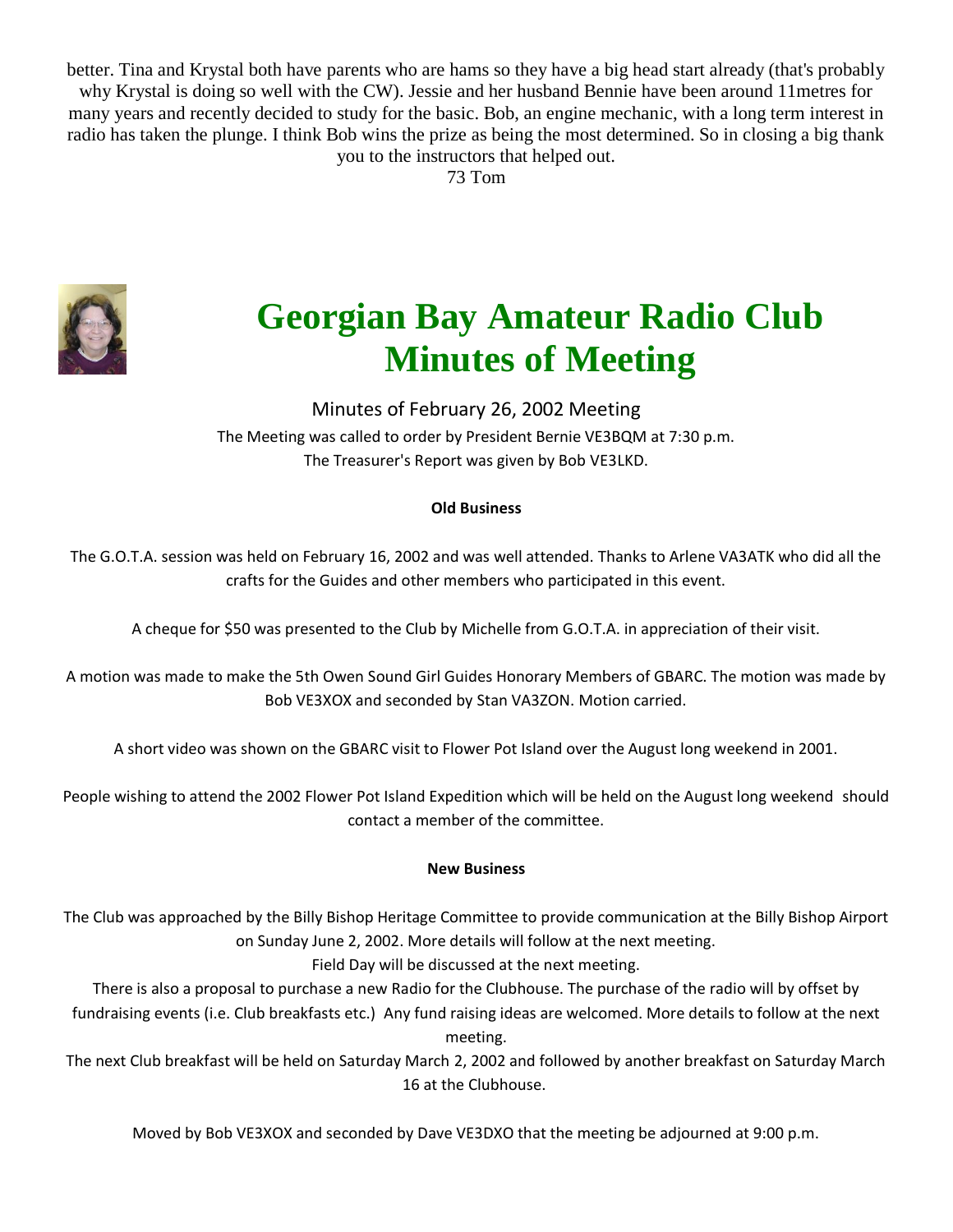

### **Dr. Heinrich Rudolph (alt: Rudolf) Hertz 1857 - 1894**

As the 19th century drew to a close, a number of important discoveries in the field of physics were made. One of them--the discovery of electromagnetic radiation--was the achievement of Heinrich Hertz, a German physicist. Hertz's research paved the way for the development of radio, television, and radar.

Heinrich Rudolf Hertz was born in Hamburg, Germany, on Feb. 22, 1857. His father was a prominent lawyer and legislator. In his youth Heinrich enjoyed building instruments in the family workshop. Hertz began his college studies at the University of Munich. After a short time he transferred to the University of Berlin, where he received his Doctor of Philosophy degree magna cum laude. In Berlin he was an assistant to Hermann von Helmholtz, one of the foremost physicists of the time.

In 1883 Hertz became a lecturer in theoretical physics at the University of Kiel. Two years later he was appointed professor of physics at Karlsruhe Polytechnic. In 1886 Hertz married Elizabeth Doll, daughter of a Karlsruhe professor; they had two daughters. In the 1880s physicists were trying to obtain experimental evidence of electromagnetic waves. Their existence had been predicted in 1873 by the mathematical equations of James Clerk Maxwell, a British scientist.

In 1887 Hertz tested Maxwell's hypothesis. He used an oscillator made of polished brass knobs, each connected to an induction coil and separated by a tiny gap over which sparks could leap. Hertz reasoned that, if Maxwell's predictions were correct, electromagnetic waves would be transmitted during each series of sparks. To confirm this, Hertz made a simple receiver of looped wire. At the ends of the loop were small knobs separated by a tiny gap. The receiver was placed several yards from the oscillator.

According to theory, if electromagnetic waves were spreading from the oscillator sparks, they would induce a current in the loop that would send sparks across the gap. This occurred when Hertz turned on the oscillator, producing the first transmission and reception of electromagnetic waves. Hertz also noted that electrical conductors reflect the waves and that they can be focused by concave reflectors. He found that nonconductors allow most of the waves to pass through.

Another of his discoveries was the photoelectric effect. In 1889 Hertz was appointed professor of physics at the University of Bonn. He died in Bonn on Jan. 1, 1894.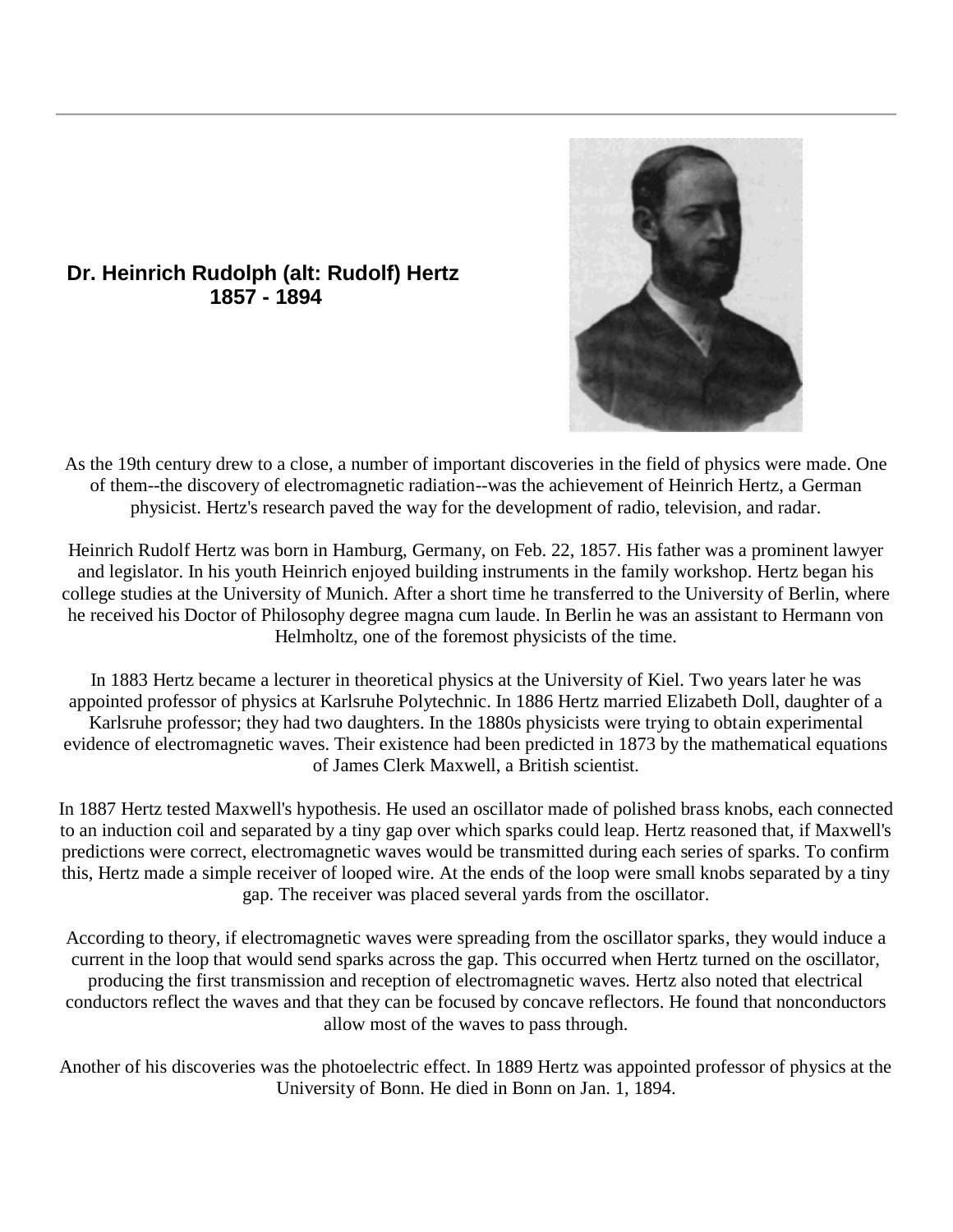### **Billy Bishop Heritage Day**





This will mark the 85th Anniversary of Billy Bishops Victoria Cross

GBARC been invited to provide communication assistance at the upcoming Billy Bishop Heritage Day on Sunday June 2nd, 2002. Ron O'Donahugh (above) was at the March club meeting to ask for our help and explain what is needed. We will have a central communications point and portables on foot around the site and provide assistance in the event of an emergency like we've done many times in the past. For any that would like to help out, the admission is free. I'm sure this will be a nice event to participate in as they plan military reenactments, displays of historic aircraft, parachute drops, museum exhibits, military bands, children's activities and fly-bys. Please check out the website www.billybishop.org for more information. If you would like to volunteer please send an e-mail. If we get enough participants then we can set up a schedule and spread the coverage throughout the day.

### **GBARC Elections**

May is election month at GBARC and very soon you will be hearing from Barry WBG or Stephen SEG asking that you consider one of the executive positions in the club. Please consider running as new fresh ideas are always needed. If elected you will probably find that it takes up less time than you thought, I know that's how it was with me. *73 editor*

### **From The Mailbox**